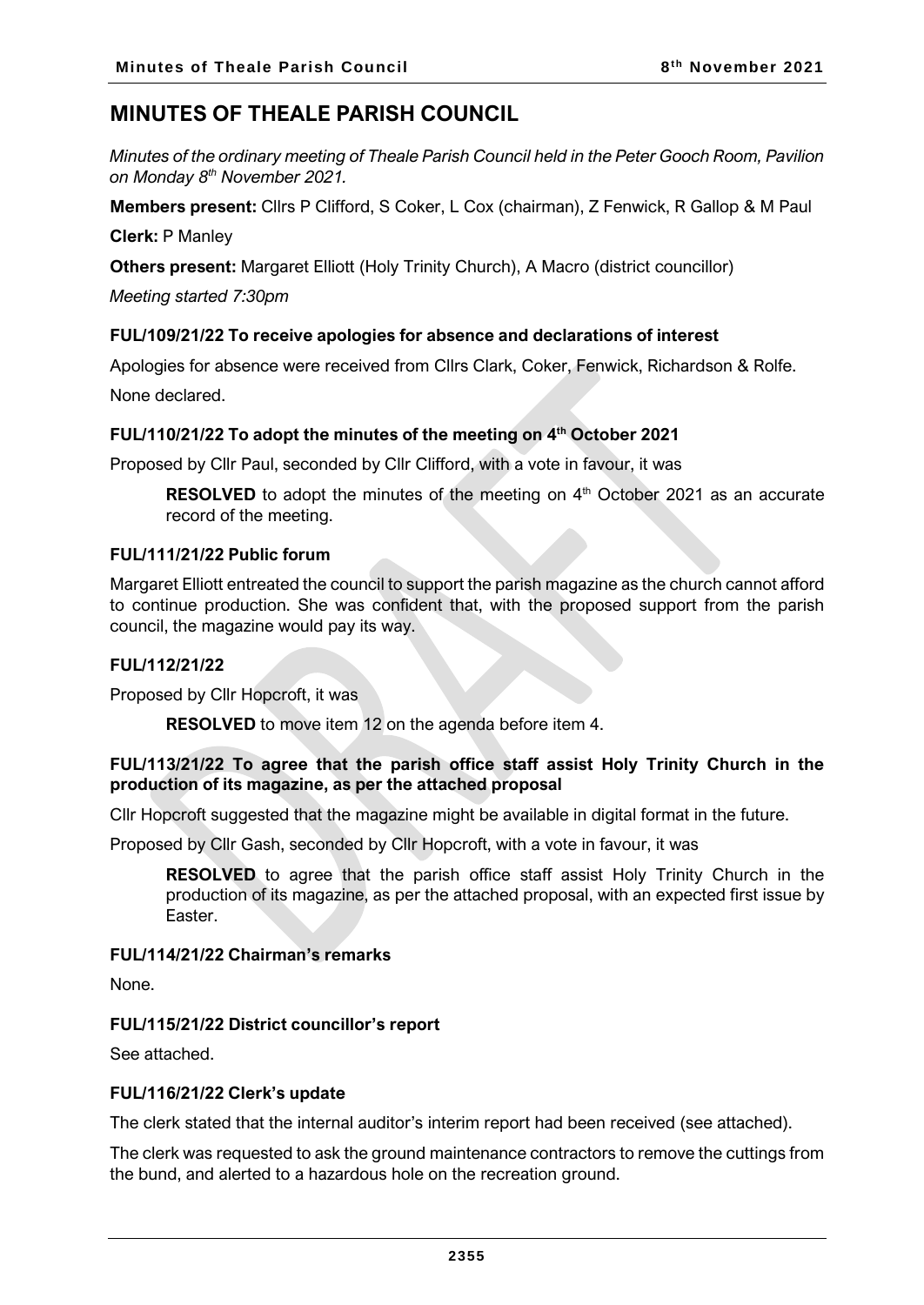#### **FUL/117/21/22 Committees & working groups update**

Environmental working party:

- a recent events; about 45–50 volunteers in total
- b Members' Bid and free hedging from the Woodland Trust
- c plans to award nest boxes to members of the public
- d plans for Theale in Bloom 2022

Events working party:

- a event will go ahead; volunteer briefing on 23<sup>rd</sup> November
- b first meeting for the Jubilee Fair 2022 will take place on Monday 15<sup>th</sup> November

Open spaces committee:

- a consultation starting this weekend
- b then formation of specification and advertising on Contracts Finder in new year
- c clerk to print off some flyers advertising Saturday's consultation event for Cllrs Gash and Hopcroft to distribute

#### **FUL/118/21/22 To respond to planning and licence applications and appeals received since the last meeting**

| 19/00113/OUTMAJ<br>(adjacent parish) | A hybrid application comprising the following elements: Outline<br>application for up to 165 dwellings on the western part of the site<br>and a mixed use building comprising 450sqm (GIA) of<br>floorspace in use class D1 to provide a community healthcare<br>hub and residential above (included in the 165 dwellings);<br>Engineering operations on the area covered by the outline<br>application to create suitable gradients for internal site roads<br>and development platforms for the residential development; and<br>FUL application for change of use of the eastern part (8ha) of<br>the site for use as public parkland, to be protected from<br>development in perpetuity. All matters except for access to the<br>site are to be reserved. Matters for which detailed approval are<br>sought are: The detailed design of the vehicular access to the<br>site from Pincents Lane and associated turning area, the location<br>emergency vehicular access to the site and the locations of<br>pedestrian and cycling accesses to the site. | Land east of<br><b>Pincents</b><br>Lane,<br><b>Tilehurst</b> |
|--------------------------------------|------------------------------------------------------------------------------------------------------------------------------------------------------------------------------------------------------------------------------------------------------------------------------------------------------------------------------------------------------------------------------------------------------------------------------------------------------------------------------------------------------------------------------------------------------------------------------------------------------------------------------------------------------------------------------------------------------------------------------------------------------------------------------------------------------------------------------------------------------------------------------------------------------------------------------------------------------------------------------------------------------------------------------------------------------------|--------------------------------------------------------------|
|                                      |                                                                                                                                                                                                                                                                                                                                                                                                                                                                                                                                                                                                                                                                                                                                                                                                                                                                                                                                                                                                                                                            |                                                              |

**Objection** on the same grounds as those submitted on 11<sup>th</sup> February 2021

#### **FUL/119/21/22 To note West Berkshire Council planning decisions for Theale parish since the last meeting.**

| 21/02140/COND1 | Application for approval of details reserved by<br>conditions 7 (boundary treatment) and 8 (hard<br>surfacing) of approved 20/00663/RESMAJ - Approval of<br>reserved matters application for phase 1 (of the<br>development, which is for 7 dwellings located off St<br>Ives Close, details include access, appearance,<br>landscaping layout and scale) following Outline<br>Permission Allowed on Appeal 15/02842/OUTMAJ<br>(APP/W0340/W/16/3159722) - Outline application for<br>Residential development of up to 325 houses and<br>apartments (including 70 extra-care units) with<br>associated access, parking, amenity space and<br>landscaping. All matters reserved. | Lakeside<br>The<br>Green | Approved |
|----------------|-------------------------------------------------------------------------------------------------------------------------------------------------------------------------------------------------------------------------------------------------------------------------------------------------------------------------------------------------------------------------------------------------------------------------------------------------------------------------------------------------------------------------------------------------------------------------------------------------------------------------------------------------------------------------------|--------------------------|----------|
|----------------|-------------------------------------------------------------------------------------------------------------------------------------------------------------------------------------------------------------------------------------------------------------------------------------------------------------------------------------------------------------------------------------------------------------------------------------------------------------------------------------------------------------------------------------------------------------------------------------------------------------------------------------------------------------------------------|--------------------------|----------|